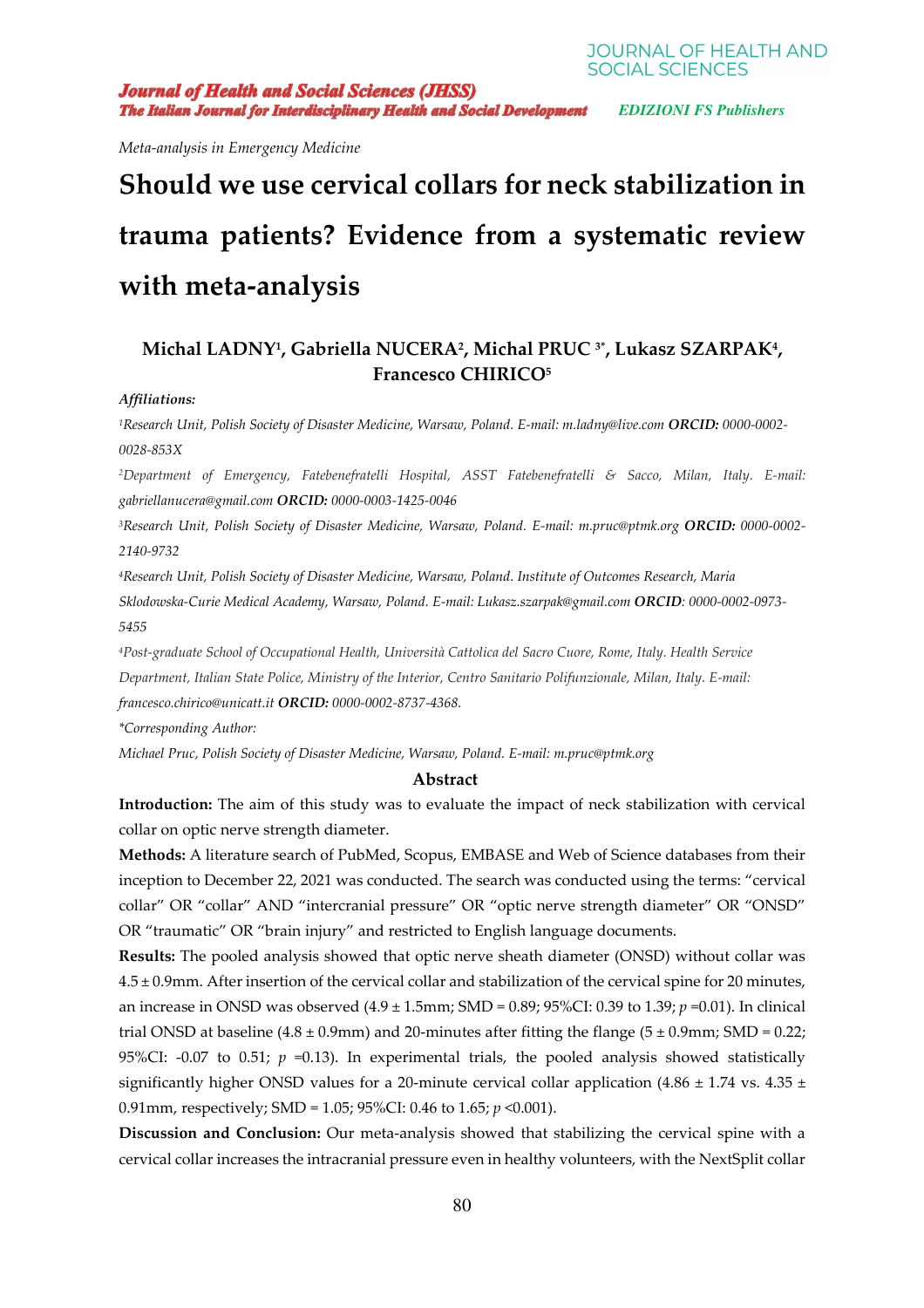being the least stressful. Large prospective, randomized studies are needed to confirm the obtained results.

**Take-home message:** Stabilizing the cervical spine with a cervical collar may increase the intracranial pressure even in healthy volunteers.

**Key words:** cervical collar; trauma patient; optic nerve strength diameter; ONSD; meta-analysis.

**Cite this paper as:** Ladny M, Nucera G, Pruc M, Szarpak L, Chirico F. Should we use cervical collars for neck stabilization in trauma patients? Evidence from a systematic review with meta-analysis. J Health Soc Sci. 2022;7(1):80-88. Doi: 10.19204/2022/SHLD5.

Received: 16 February 2022; Accepted: 10 March 2022; Published: 15 March 2022

# **INTRODUCTION**

Stabilization of the cervical spine is one of the basic procedures used in pre-hospital management with trauma patients [1–3]. It is recommended for patients with suspected spinal cord injury and aims to reduce the risk of secondary spinal cord injury in this group of patients [4]. The history of activities aimed at protection against secondary spinal cord injuries during medical activities and the patient transport itself dates back almost half a century [5]. Currently, the procedure aimed at stabilizing the cervical spine using a cervical collar and an orthopaedic board can be found, among others, in the guidelines of Advanced Trauma Life Support (ATLS) [6] or Prehospital Trauma Life Support (PhTLS) [2]. There have been disputes regarding the validity of the routine use of cervical collars for many years because of the risk of increased intracranial pressure due to an impaired venous outflow of blood from the cranial cavity [7]. The simplest method of monitoring intracranial pressure is by ultrasound measurement of the thickness of the optic nerve sheath diameter (ONSD) [8]. Because the optic nerve is an extension of the central nervous system - the sheath of the nerve is made of the same meninges as the brain - any increase in intracranial pressure results in the displacement of fluid from the subarachnoid space into the optic nerve sheath, increasing its diameter [9]. Therefore, it is believed that acute and chronic diseases associated with ICP increase (e.g. idiopathic intracranial hypertension, craniocerebral trauma, intracranial haemorrhage, decompensated hydrocephalus) may lead to an increase in optic nerve diameter (ONSD) [10]. In turn, as indicated by research, among others, Wilson et al. low ONSD values may indicate intracranial hypotension [11]. Both experimental and human studies have shown an immediate change in ONSD corresponding to intracranial pressure changes [12].

 With these premises, a systematic review and meta-analysis were conducted to evaluate the effect of cervical collar use on increased intracranial pressure.

#### **METHODS**

We conducted this systematic review and meta-analysis in accordance with the Preferred Reporting Items for Systematic Review and Meta-analysis (PRISMA) statement [13]. Due to the nature of the study (meta-analysis), the consent of the ethics committee was not required. *Inclusion and exclusion criteria* 

Studies included in this meta-analysis met the following PICOS criteria:

- (1) PARTICIPANTS: patients over 18-years old;
- (2) INTERVENTION: neck stabilization with cervical collar;
- (3) COMPARISON: without cervical collar stabilization;
- (4) OUTCOMES: optic nerve strength diameter;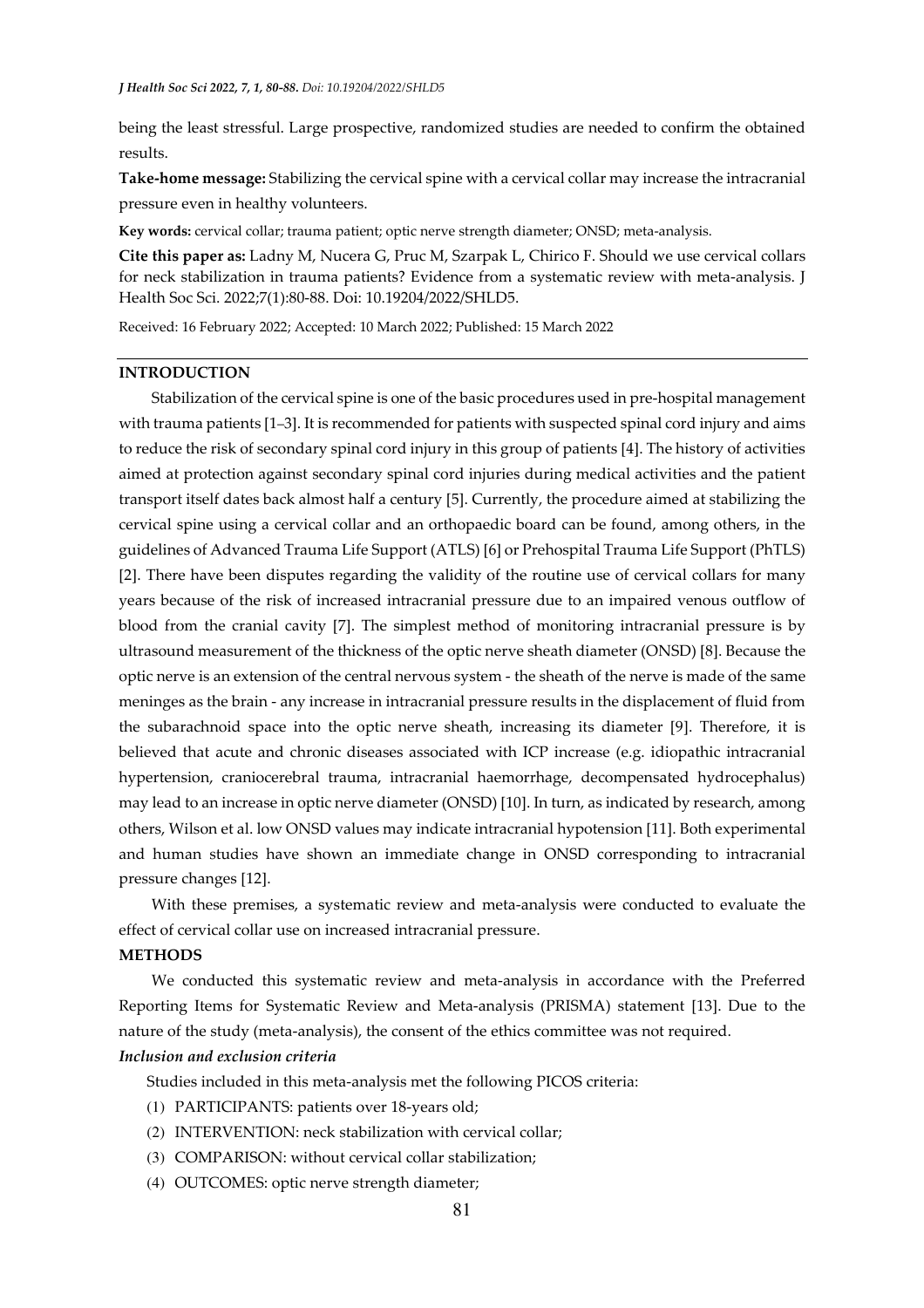(5) STUDY DESIGN: randomized controlled trials; observational trials; prospective trials.

Studies were excluded if they were reviews, case reports, conference, or poster abstracts or studies not containing original data.

#### *Search strategy*

For this purpose, two independent reviewers (MP, LS) systematically searched PubMed, Scopus, EMBASE and Web of Science from database inception to December 22, 2021 and retrieved only original studies. Full papers were then examined for eligibility. Disagreements were resolved by discussion. The search was conducted using the terms: "cervical collar" OR "collar" AND "intercranial pressure" OR "optic nerve strength diameter" OR "ONSD" OR "traumatic" OR "brain injury" and restricted to English language documents.

## *Data extraction*

Screening and data extraction were carried out by FC and checked by GN. Authors extracted information on author(s), year of publication, population target, number of studies included, prevalence of BOS, whether a meta-analysis was conducted or not, quality assessment of the original studies, and overall findings.

## *Methodological quality*

Two reviewers (MJ, MP) independently assessed the included studies. Disagreements were solved by consensus. Data heterogeneity and methodological quality of the included studies were assessed using The Newcastle-Ottawa Scale [14]. The scale is divided in three different sections: study selection; comparability and verification of exposure; and outcome investigated. Questions from each section were analyzed to receive a star/point. According the number of points received, cohort studies were categorized as following: 1) High risk of bias - up to 3 points; 2) Moderate risk of bias - 4–6 points and; 3) Low risk of bias - 7–9 points; and cross-sectional studies were categorized as following: 1) High risk of bias - up to 4 points; 2) Moderate risk of bias - 5–6 points; 3) Low risk of bias - 7–8 points; 4) Very low risk of bias - 9–10 points.

# *Data analysis*

All analyses were performed using Cochrane Review Manager (ver.5.4EN). Continuous data were analyzed using an inverse variance model with a 95% CI, and values are reported as standardized mean difference (SMD) with a random-effects model. A level of significance of 0.05 was used for the statistical tests.

#### **RESULTS**

#### *Description of the studies included*

The literature search yielded 729 potentially relevant articles, of which 798 were ejected upon the title and abstract evaluation. The remaining 21 articles underwent full-text evaluation. Finally, only six trials met inclusion criteria and were included in the meta-analysis [7,8,15–18]. From those studies, one study was performed in a clinical setting, and the other five were performed on healthy volunteers (Figure 1). All studies presented low or very low risk of bias (Table 1)*.*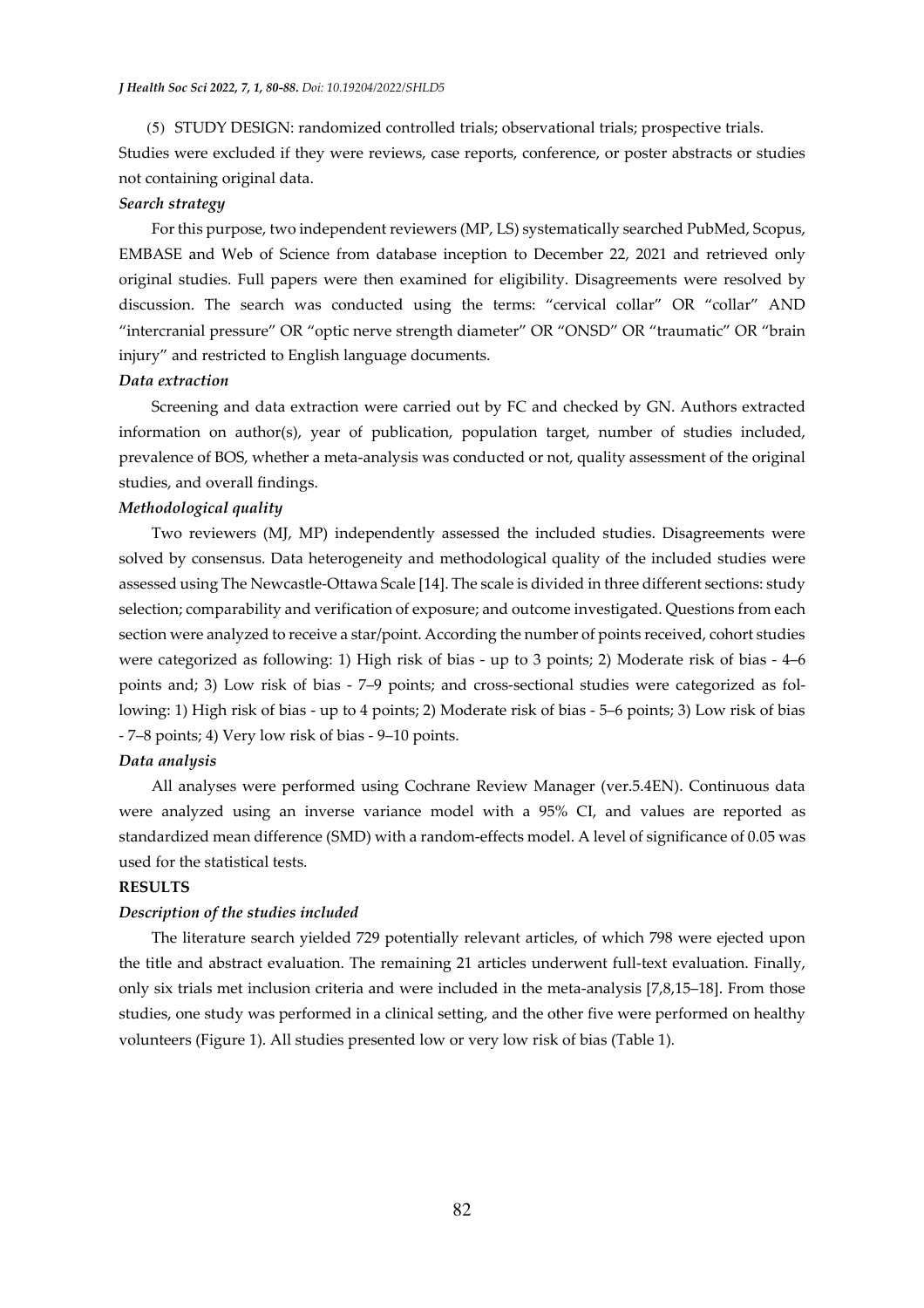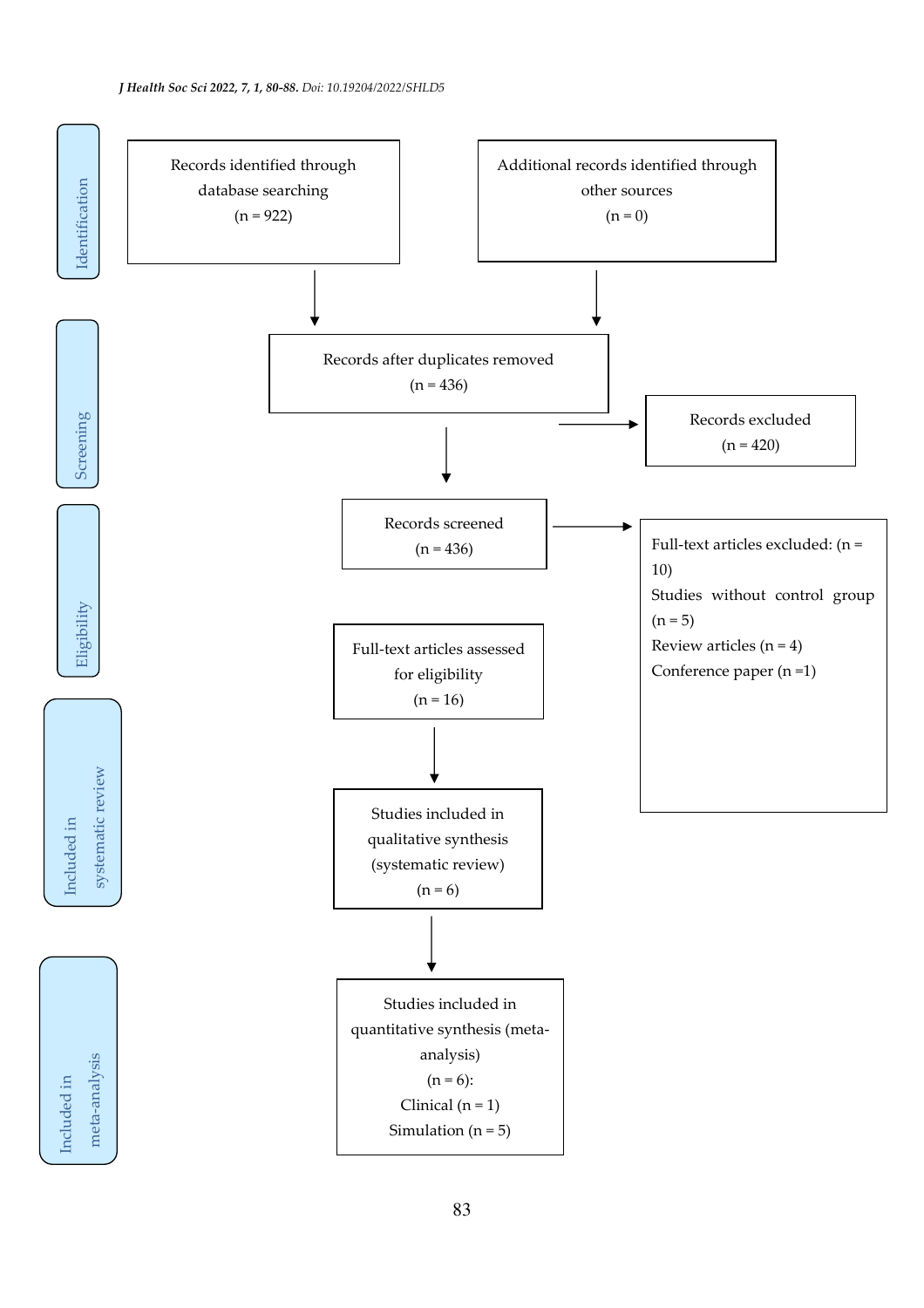**Figure 1.** Flowchart for identification of studies included in the systematic review and meta-analysis  $(n=6)$ .

| Study          | Country    | Study          | No. of   | Age, years      | Sex, male   |
|----------------|------------|----------------|----------|-----------------|-------------|
|                |            | design         | patients |                 |             |
| Colak et al.   | Turkey     | Prospective    | 94       | $42.0 \pm 16.1$ | 51 (54.3%)  |
| 2020 [15]      |            | clinical trial |          |                 |             |
| Ladny et al.   | Poland     | Prospective,   | 60       | $35.1 \pm 3.6$  | 39 (65.0%)  |
| 2020 [16]      |            | crossover      |          |                 |             |
|                |            | study          |          |                 |             |
|                |            | involving      |          |                 |             |
|                |            | volunteers     |          |                 |             |
| Szarpak et al, | Poland     | Prospective,   | 20       | $33.5 \pm 2.3$  | 20 (100%)   |
| 2018 [18]      |            | crossover      |          |                 |             |
|                |            | study          |          |                 |             |
|                |            | involving      |          |                 |             |
|                |            | volunteers     |          |                 |             |
| Woster et al.  | <b>USA</b> | Prospective,   | 20       | $37.1 \pm 10.6$ | $5(25.0\%)$ |
| 2019 [8]       |            | crossover      |          |                 |             |
|                |            | study          |          |                 |             |
|                |            | involving      |          |                 |             |
|                |            | volunteers     |          |                 |             |
| Yard et<br>al, | <b>USA</b> | Prospective,   | $30\,$   | $29.7 \pm 4.57$ | 21 (70.0%)  |
| 2019 [7]       |            | crossover      |          |                 |             |
|                |            | study          |          |                 |             |
|                |            | involving      |          |                 |             |
|                |            | volunteers     |          |                 |             |
| Özdoğan<br>et  | Turkey     | Prospective    | 140      | $29.3 \pm 6.27$ | 70 (50.0%)  |
| al. 2019 [17]  |            | study          |          |                 |             |
|                |            | involving      |          |                 |             |
|                |            | volunteers     |          |                 |             |

**Table 1.** Characteristics of included trials (n=6).

The pooled analysis showed that ONSD without collar was  $4.5 \pm 0.9$ mm. After insertion of the cervical collar and stabilization of the cervical spine for 20 minutes, an increase in ONSD was observed (4.9 ± 1.5mm; SMD = 0.89; 95%CI: 0.39 to 1.39; *p* =0.01).

The study by Colak et al. [15] reported ONSD at baseline  $(4.8 \pm 0.9$ mm) and 20-minutes after fitting the flange (5 ± 0.9mm; SMD = 0.22; 95%CI: -0.07 to 0.51; *p* =0.13). Five studies [7,8,16–18] reported experimental trials on healthy participants. The pooled analysis showed statistically significantly higher ONSD values for a 20-minute cervical collar application  $(4.86 \pm 1.74 \text{ vs. } 4.35 \pm 0.91 \text{ mm})$ , respectively; SMD = 1.05; 95% CI: 0.46, 1.65; *p* <0.001; Figure 2).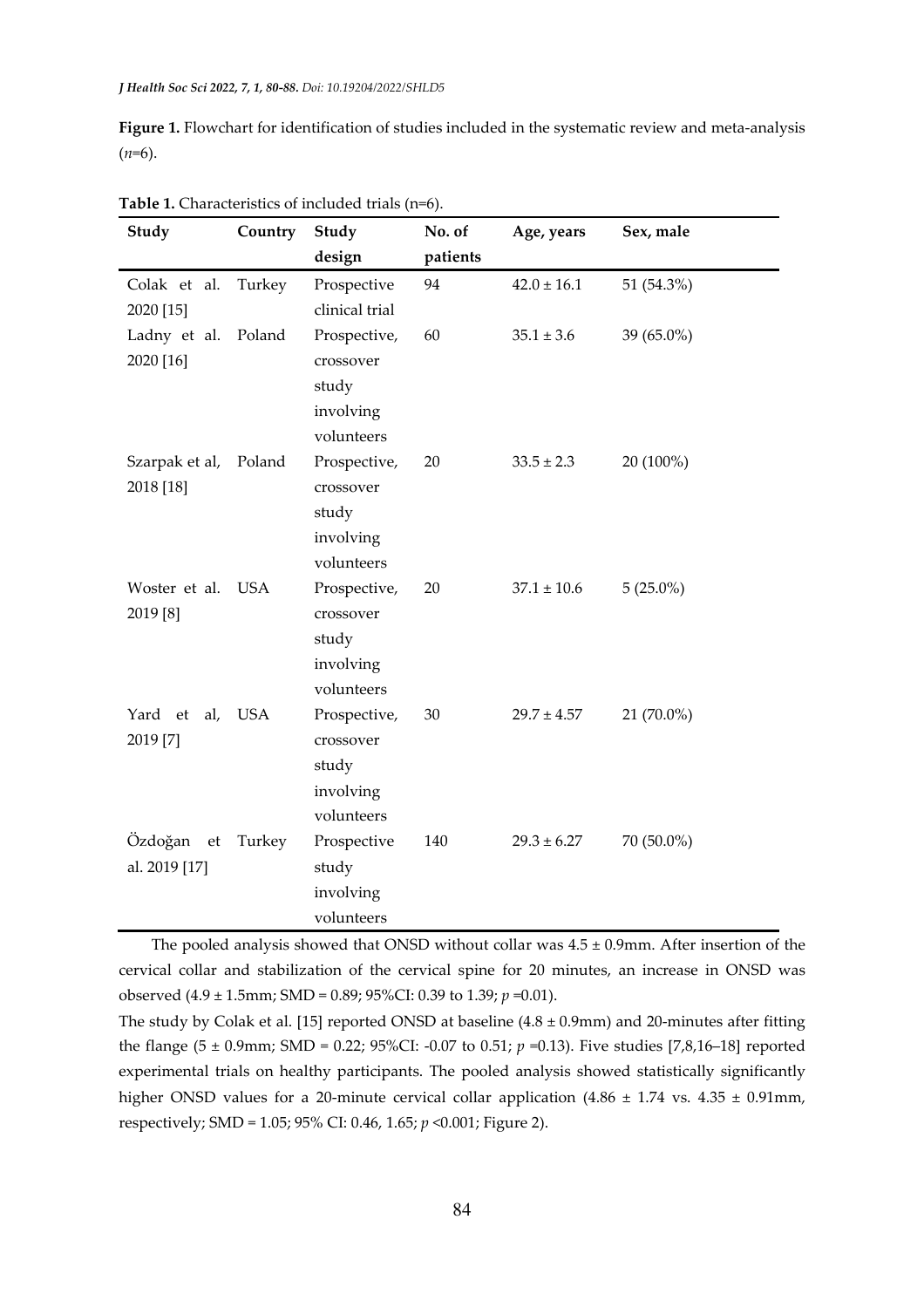*J Health Soc Sci 2022, 7, 1, 80-88. Doi: 10.19204/2022/SHLD5* 



Figure 2. Forest plot of ONSD in the cervical collar vs. non-cervical collar groups. The square centers represent the weighted standard mean difference for individual trials, and the corresponding horizontal lines stand for the 95% CI. The diamonds represent pooled results. Legend: CI = Confidence Interval.

Additionally, an analysis was performed depending on the type of the cervical collar used. The analysis shows that the smallest changes in blood pressure were caused when the NeckLite collar was used (Figure 3).



**Figure 3.** Forest plot of ONSD after 20-min of cervical collar application vs. baseline. The square centers represent the weighted mean difference for individual trials, and the corresponding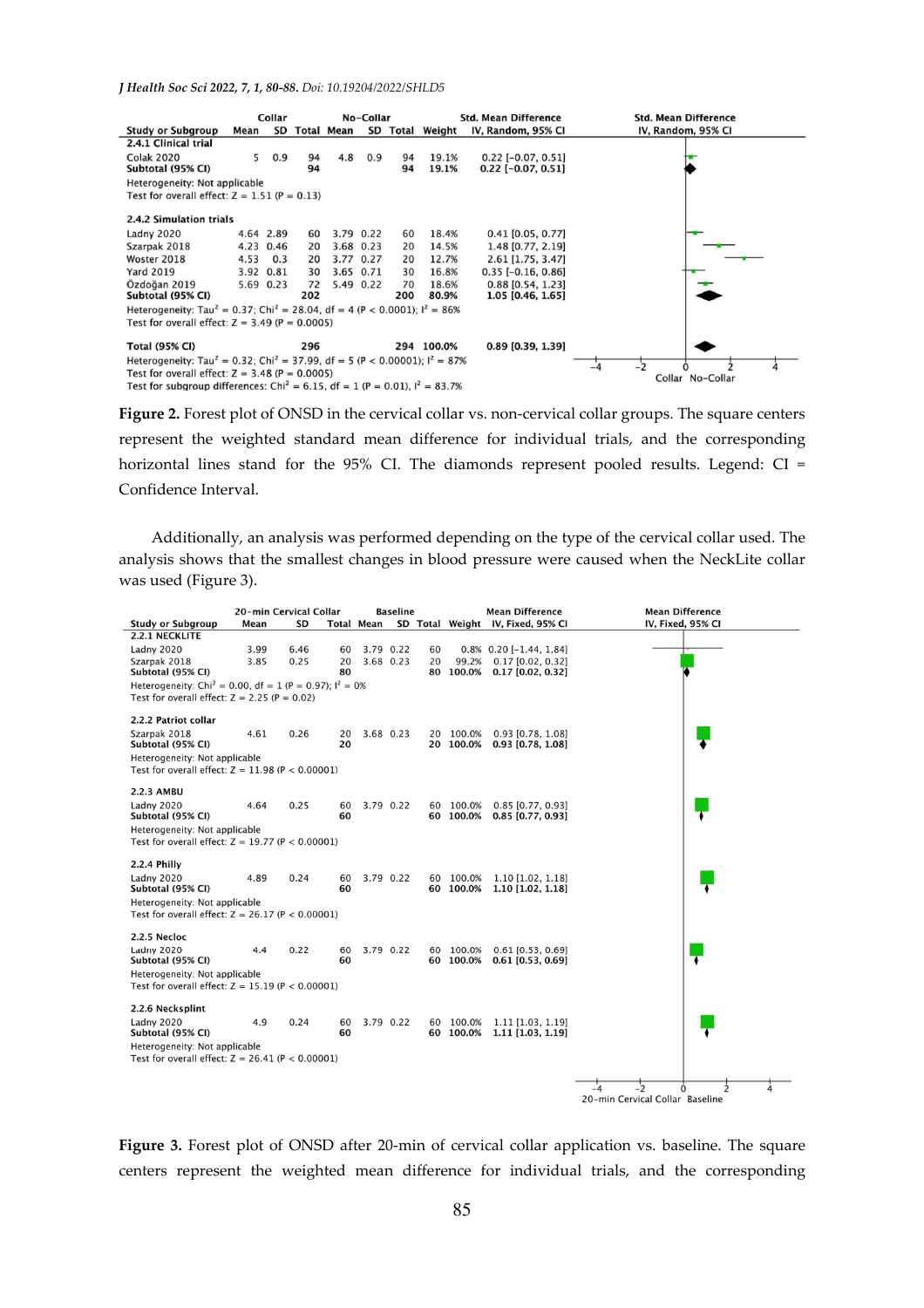horizontal lines stand for the 95% CI. The diamonds represent pooled results. Legend: CI = confidence interval.

### **DISCUSSION**

The performed meta-analysis showed that the use of cervical collars as a method of stabilizing the cervical spine results in a statistically significant increase in ONSD. Therefore, it can be concluded that it also influences the increase in intracranial pressure. The ATLS protocol assumes that all people with blunt trauma to the cervical spine have its trauma until the injury is definitively ruled out [19]. It is important to prevent unintentional damage to the cervical spine during rescue operations. That is why it is so important to stabilize the patient's head when examining and performing medical procedures. In recent years, numerous studies have appeared indicating the dangers of prolonged immobilization or an incorrectly selected cervical collar. As indicated by a systematic review by Oteir et al. There is a lack of high-level evidence on the effect of prehospital cervical spine immobilization on patient outcomes. Moreover, Otheri et al indicate that there is a clear need for large prospective studies to determine the clinical benefit of prehospital spinal immobilization as well as to identify the subgroup of patients most likely to benefit [20]. Similar views are made by the team of Sundstrøm et al [21]. They also add to the essential aspect - that prehospital management should, by no means, delay transportation of critically injured patients to definitive care.

The performed meta-analysis has both limitations and strengths. Among the limitations, we can mention, among others Only 6 studies were qualified for the study, of which five were experimental studies involving healthy protectors. However, as shown by previous systematic reviews, there is insufficient scientific evidence on the impact of using cervical collars in the setting of trauma patients. Among the strengths, it should be noted that this is the first meta-analysis showing the differences in the effect of flanges on ONSD depending on the type of flange used.

# **CONCLUSION**

In summary, our meta-analysis showed that stabilizing the cervical spine with a cervical collar increases the intracranial pressure even in healthy volunteers, with the NextSplit collar being the least stressful. Large prospective, randomized studies are needed to confirm the obtained results.

**Author Contributions:** Conceptualization, study design, methodology, formal analysis, writing- original draft, writingreview & editing: ML, MP, LS. Search of articles: ML, MP. Data collection, writing- review & editing: LS, FC, GN. Resources, and supervision: LS. Supervision, formal analysis, writing- review & editing: LS, FC.

#### **Funding:** None

**Acknowledgments:** None

#### **Conflicts of Interest:** None

**Data Availability Statement:** Some or all data and models that support the findings of this study are available from the corresponding author upon reasonable request.

**Publisher's Note:** Edizioni FS stays neutral with regard to jurisdictional claims in published maps and institutional affiliation.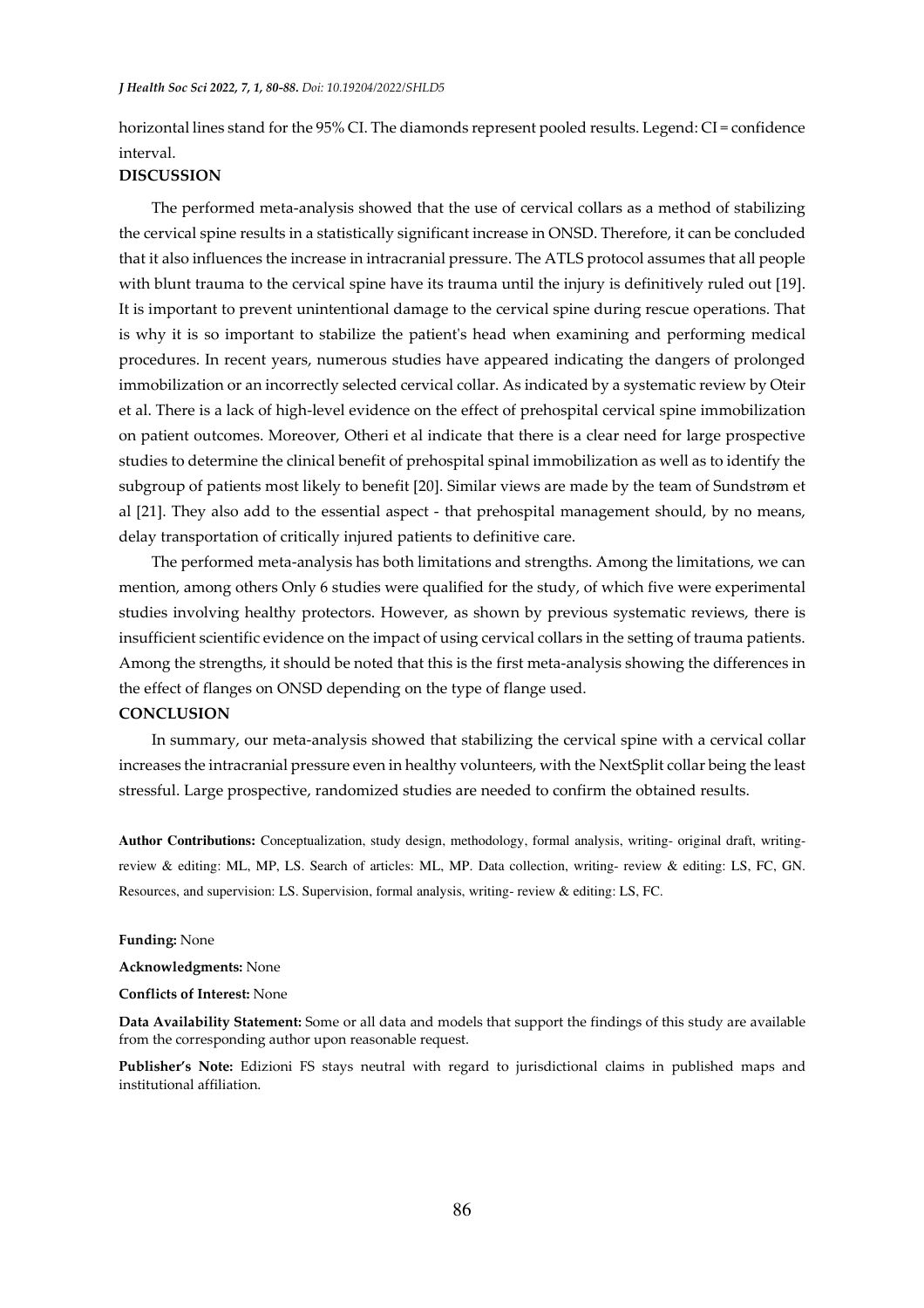# **References**

- 1. Ozdoğan M, Ağalar F, Eryilmaz M, Ozel G, Taviloğlu K. Prehospital life support in trauma patients: basic or advanced trauma life suport. Ulus Travma Acil Cerrahi Derg. 2006; 12(2):87–94.
- 2. Stuke LE, Pons PT, Guy JS, Chapleau WP, Butler FK, McSwain NE. Prehospital spine immobilization for penetrating trauma--review and recommendations from the Prehospital Trauma Life Support Executive Committee. J Trauma. 2011; 71(3):763–769. discussion 769–770. Doi: 10.1097/TA.0b013e3182255cb9.
- 3. Beuran M, Paun S, Gaspar B, Vartic N, Hostiuc S, Chiotoroiu A, et al. Prehospital trauma care: a clinical review. Chirurgia (Bucur). 2012 Sep-Oct;107(5):564–570.
- 4. Fukuda T, Ohashi-Fukuda N, Kondo Y, Hayashida K, Kukita I. Association of Prehospital Advanced Life Support by Physician With Survival After Out-of-Hospital Cardiac Arrest With Blunt Trauma Following Traffic Collisions: Japanese Registry-Based Study. JAMA Surg. 2018 Jun 20;153(6):e180674. Doi: 10.1001/jamasurg.2018.0674.
- 5. Kondo Y, Fukuda T, Uchimido R, Kashiura M, Kato S, Sekiguchi H, et al. Advanced Life Support vs. Basic Life Support for Patients With Trauma in Prehospital Settings: A Systematic Review and Meta-Analysis. Front Med (Lausanne). 2021 Mar 26;8:660367. Doi: 10.3389/fmed.2021.660367.
- 6. Galvagno SM Jr, Nahmias JT, Young DA. Advanced Trauma Life Support. Update 2019: Management and Applications for Adults and Special Populations. Anesthesiol Clin. 2019 Mar;37(1):13–32. Doi: 10.1016/j.anclin.2018.09.009.
- 7. Yard J, Richman PB, Leeson B, Leeson K, Youngblood G, Guardiola J, et al. The Influence of Cervical Collar Immobilization on Optic Nerve Sheath Diameter. J Emerg Trauma Shock. 2019 Apr-Jun;12(2):141–144. Doi: 10.4103/JETS.JETS\_80\_18.
- 8. Woster CM, Zwank MD, Pasquarella JR, Wewerka SS, Anderson JP, Greupner JT, et al. Placement of a cervical collar increases the optic nerve sheath diameter in healthy adults. Am J Emerg Med. 2018 Mar;36(3):430–434. Doi: 10.1016/j.ajem.2017.08.051.
- 9. Hylkema C. Optic Nerve Sheath Diameter Ultrasound and the Diagnosis of Increased Intracranial Pressure. Crit Care Nurs Clin North Am. 2016;28(1):95–99. Doi: 10.1016/j.cnc.2015.10.005.
- 10. Lochner P, Czosnyka M, Naldi A, Lyros E, Pelosi P, Mathur S, et al. Optic nerve sheath diameter: present and future perspectives for neurologists and critical care physicians. Neurol Sci. 2019;40(12):2447–2457. Doi: 10.1007/s10072-019-04015-x.
- 11. Wilson MH, Wright A, Imray CH. Intracranial pressure at altitude. High Alt Med Biol. 2014;15:123– 132.
- 12. Liu D, Li Z, Zhang X, Zhao L, Jia J, Sun F, et al. Assessment of intracranial pressure with ultrasonographic retrobulbar optic nerve sheath diameter measurement. BMC Neurol. 2017;17:188.
- 13. Page MJ, McKenzie JE, Bossuyt PM, Boutron I, Hoffmann TC, Mulrow CD, et al. The PRISMA 2020 statement: an updated guideline for reporting systematic reviews. Syst Rev. 2021;10:89.
- 14. Wells GA, Shea B, O'Connell D, Peterson J, Welch V, Losos M, et al. The Newcastle-Ottawa Scale (NOS) for assessing the quality of nonrandomized studies in meta-analyses. Department of Epidemiology and Community Medicine. Ottawa: University of Ottawa; 2014.
- 15. Colak T, Celik K. The Association between Cervical Collar and Intracranial Pressure Measured by the Optic Nerve Sheath Diameter in Trauma Patients Referred to the Emergency Department. Signa Vitae. 2020;16(1):89–95. Doi: 10.22514/sv.2020.16.0012.